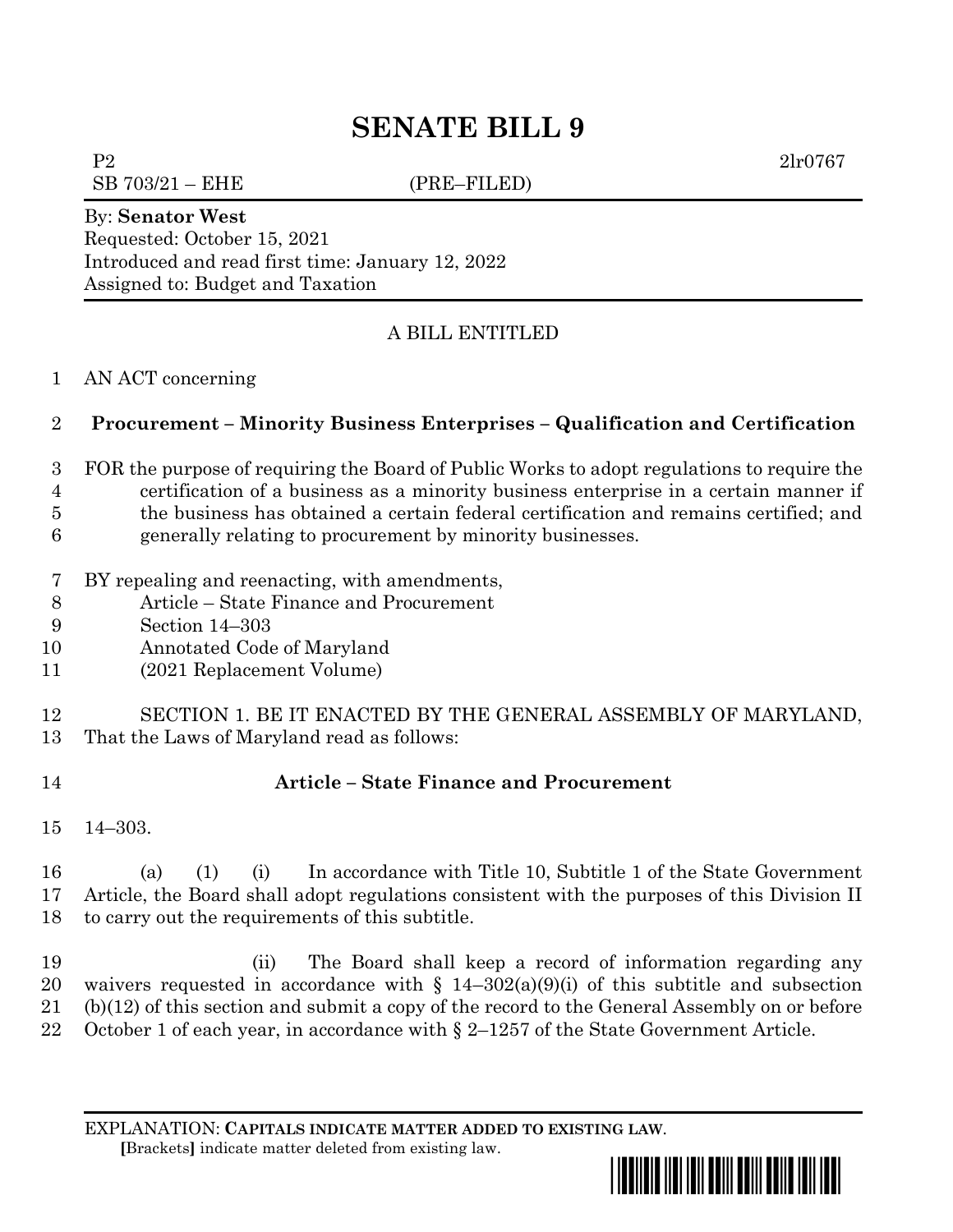#### **SENATE BILL 9**

 (2) The regulations shall establish procedures to be followed by units, prospective contractors, and successful bidders or offerors to maximize notice to, and the opportunity to participate in the procurement process by, a broad range of minority business enterprises.

(b) These regulations shall include:

(1) provisions:

 (i) designating one State agency to certify and decertify minority business enterprises for all units through a single process that meets applicable federal requirements, including provisions that promote and facilitate the submission of some or all of the certification application through an electronic process;

11 (ii) for the purpose of certification under this subtitle, that promote and facilitate certification of minority business enterprises that have received certification from a federal or a county program that uses a certification process substantially similar to the process established in accordance with item (i) of this item, including a provision that **[**provides for**] REQUIRES** certification of a business as a minority business enterprise **WITHOUT REQUIRING THE BUSINESS TO FILE ANY ADDITIONAL PAPERWORK OTHER THAN EVIDENCE OF CERTIFICATION UNDER THE FEDERAL DISADVANTAGED BUSINESS ENTERPRISE PROGRAM** if the business**[**:

- 1.**]** has obtained certification **AND REMAINS CERTIFIED**  under the federal Disadvantaged Business Enterprise Program; **[**and
- 2. meets the eligibility requirements of the Minority Business Enterprise Program;**]**

 (iii) requiring the agency designated to certify minority business enterprises to complete the agency's review of an application for certification and notify the applicant of the agency's decision within 90 days of receipt of a complete application that includes all of the information necessary for the agency to make a decision; and

 (iv) authorizing the agency designated to certify minority business enterprises to extend the notification requirement established under item (iii) of this item once, for no more than an additional 60 days, if the agency provides the applicant with a written notice and explanation;

 (2) a requirement that the solicitation document accompanying each solicitation set forth the expected degree of minority business enterprise participation 33 based, in part, on the factors set forth in  $\S 14-302(a)(3)(ii)$  of this subtitle;

 (3) a requirement that bidders or offerors complete a document setting forth the percentage of the total dollar amount of the contract that the bidder or offeror agrees will be performed by certified minority business enterprises;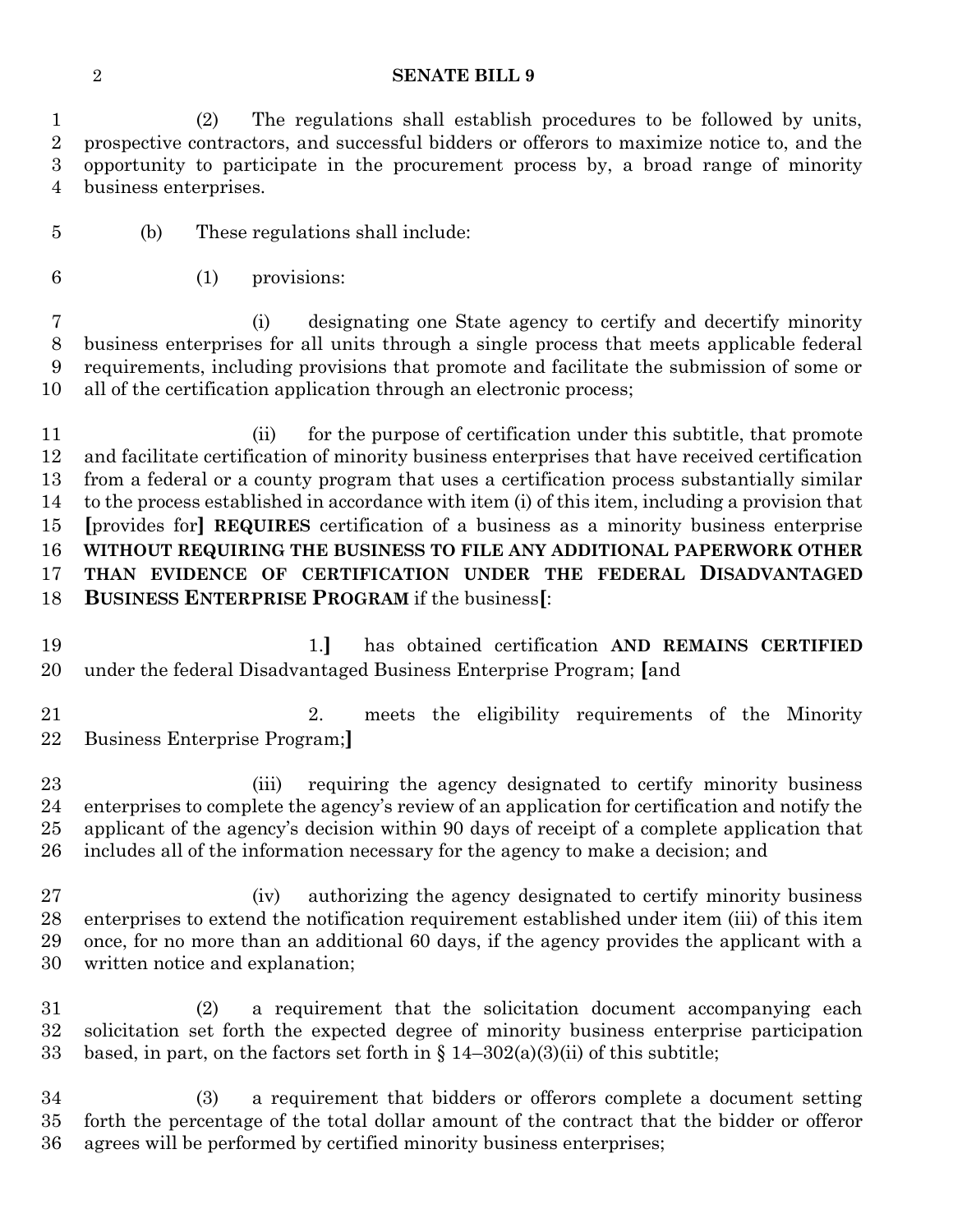#### **SENATE BILL 9** 3

 (4) a requirement that within 10 days after notice from the prime contractor of the State's intent to award a contract, each minority business enterprise serving as a subcontractor on the contract complete a document setting forth the percentage and type of work assigned to the subcontractor under the contract and submit copies of the completed form to both the procurement officer and the contractor;

 (5) a requirement that the solicitation documents completed and submitted by the bidder or offeror in connection with its minority business enterprise participation commitment must be attached to and made a part of the contract;

 (6) (i) a requirement that all contracts containing minority business enterprise participation goals shall contain a liquidated damages provision that applies in the event that the contractor fails to comply in good faith with the provisions of this subtitle or the pertinent terms of the applicable contract; and

 (ii) a provision that prohibits a unit from assessing liquidated damages for an indefinite delivery contract or an indefinite performance contract if a unit fails to request the performance or delivery of a task for which:

 1. a minority business enterprise subcontractor was named on the participation schedule; or

 2. a minority business enterprise subcontractor was named on the participation schedule and qualified based on the subcontractor's existing North American Industry Classification System code;

 (7) a requirement that the unit provide a current list of certified minority business enterprises to each prospective contractor;

(8) provisions to ensure the uniformity of requests for bids on subcontracts;

 (9) provisions relating to the timing of requests for bids on subcontracts and of submission of bids on subcontracts;

 (10) provisions designed to ensure that a fiscal disadvantage to the State does not result from an inadequate response by minority business enterprises to a request for bids;

 (11) provisions relating to joint ventures, under which a bidder may count toward meeting its minority business enterprise participation goal, the minority business enterprise portion of the joint venture;

32 (12) consistent with  $\S 14-302(a)(9)$  of this subtitle, provisions relating to any circumstances under which a unit may waive obligations of the contractor relating to minority business enterprise participation;